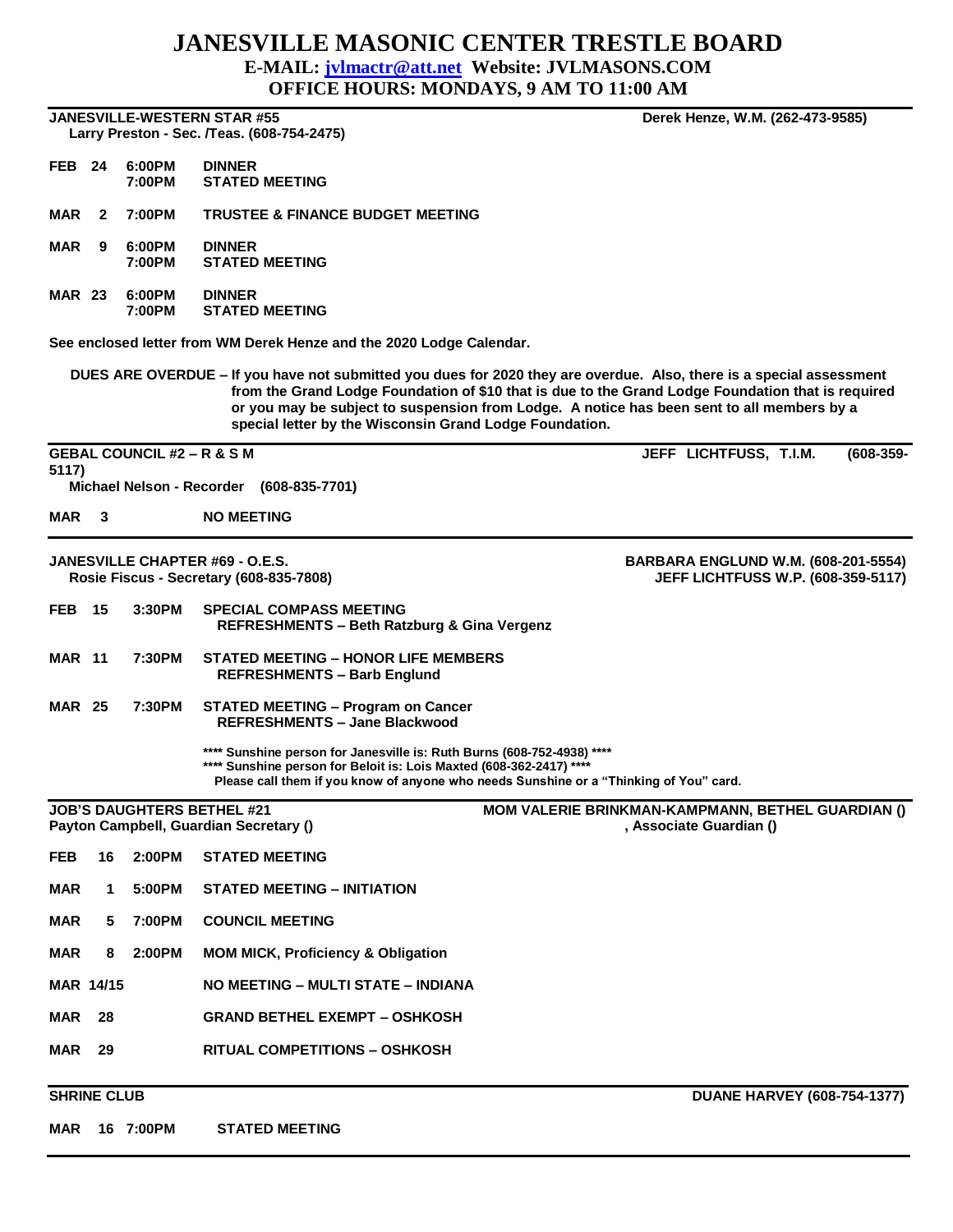

## **JANESVILLE'S TRESTLE-BOARD DESIGNS**

**E-mail: [jvlmactr@ATT.NET](mailto:jvlmactr@ATT.NET)**



**Website: jvlmasons.com**

## *MARCH 2020*

| <b>SUNDAY</b>                                                                              | <b>MONDAY</b>                                                                                                                                          | <b>TUESDAY</b>                                                                     | <b>WEDNESDAY</b>                                              | <b>THURSDAY</b>                                                                     | <b>FRIDAY</b> | <b>SATURDAY</b>                                                              |
|--------------------------------------------------------------------------------------------|--------------------------------------------------------------------------------------------------------------------------------------------------------|------------------------------------------------------------------------------------|---------------------------------------------------------------|-------------------------------------------------------------------------------------|---------------|------------------------------------------------------------------------------|
| $\mathbf{1}$<br><b>JOB'S</b><br><b>DAUGHTERS</b><br><b>STATED</b><br><b>MEETING 5:00PM</b> | $\overline{2}$<br><b>JANESVILLE-</b><br><b>WESTERN STAR</b><br><b>TRUSTEES &amp;</b><br><b>FINANCE</b><br><b>COMMITTEE</b><br>7:00PM<br><b>MEETING</b> | $\overline{3}$<br><b>GEBEL</b><br><b>COUNCIL #2</b><br><b>NO</b><br><b>MEETING</b> | 4                                                             | 5<br><b>JOB'S</b><br><b>DAUGHTERS</b><br><b>COUNCIL</b><br><b>MEETING</b><br>7:00PM | 6             | $\overline{7}$<br><b>(JWS 55 PRACTICE)</b><br>9 AM)<br>&<br><b>BREAKFAST</b> |
| 8<br><b>JOB'S</b><br><b>DAUGHTERS</b><br><b>STATED</b><br><b>MEETING 2:00PM</b>            | 9<br><b>JANESVILLE-</b><br><b>WESTERN STAR</b><br>#55<br>7:00PM<br><b>MEETING</b>                                                                      | 10<br><b>AMERICAN</b><br><b>LEGION</b><br><b>MEETING</b><br>6:00PM                 | 11<br>O.E.S. #69<br>7:30PM<br><b>STATED</b><br><b>MEETING</b> | 12                                                                                  | 13            | 14<br><b>(JWS 55 PRACTICE)</b><br>9 AM)<br>&<br><b>BREAKFAST</b>             |
| 15                                                                                         | 16<br><b>BLOOD DRIVE</b><br>9:30AM-2:30PM<br><b>ZOR SHRINE</b><br><b>CLUB</b><br>7:00PM                                                                | 17                                                                                 | 18                                                            | 19                                                                                  | 20            | 21<br><b>(JWS 55 PRACTICE)</b><br>9 AM)<br>&<br><b>BREAKFAST</b>             |
| 22                                                                                         | 23<br><b>JANESVILLE-</b><br><b>WESTERN STAR</b><br>#55<br>7:00PM<br><b>MEETING</b>                                                                     | 24                                                                                 | 25<br>O.E.S. #69<br>7:30PM<br><b>STATED</b><br><b>MEETING</b> | 26                                                                                  | 27            | 28<br><b>(JWS 55 PRACTICE</b><br>9 AM)<br>&<br><b>BREAKFAST</b>              |
| 29                                                                                         | 30                                                                                                                                                     | 31                                                                                 |                                                               |                                                                                     |               |                                                                              |

**Mondays: - have coffee and conversation at 9:00 AM to whenever. Everyone is welcome. Maybe we could get enough to have some card games or a game of pool going. Also, workday around building, cleaning and sprucing up things. All are welcome to come.**

**AMERICAN RED CROSS BLOOD DRIVE: The Trustees are providing our building to the American Red Cross as a courtesy to the community and the American Red Cross. The American Red Cross will be holding a monthly Blood Drive every third Monday of the month from 9:30 am to 2:30 pm. Please help support them. Walk-ins are welcome but appointments are best. Appointments can be made through the jvlmasons.com website and clicking on the Red Cross icon or by going to redcrossblood.org. The next Blood Drives will be February 17 March 16 and April 20. Help! Help! Help is needed from all orders to just be in the building if a special need may arise. One to two hours each Blood Drive to supplement other the other lodge members that are helping. PLEASE SUPPORT YOUR LODGE AND THE MASONIC CENTER.**